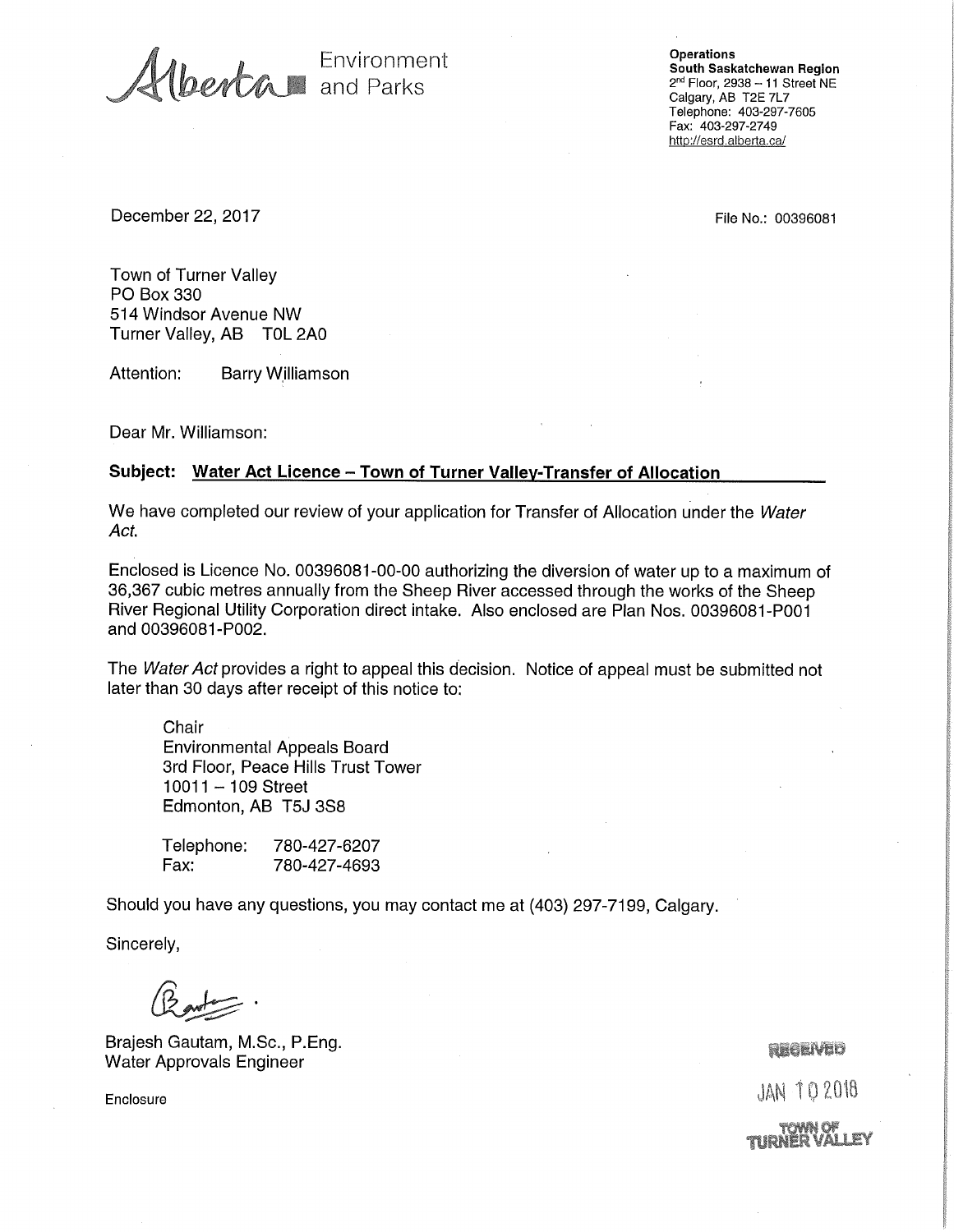berta and Parks

Environment

# **LICENCE TO DIVERT WATER PROVINCE OF ALBERTA WATER ACT, R.S.A. 2000, c.W-3, as amended**

This Licence is a result of the transfer of a water allocation from the Licence dated 1987 12 01 issued to Town of Turner Valley (File No. 18466).

| LICENCE NO.: 00396081-00-00          |                                                                                                           |
|--------------------------------------|-----------------------------------------------------------------------------------------------------------|
| FILE NO.:                            |                                                                                                           |
|                                      | PRIORITY NO.: 1979-01-11-002 and 2017-05-05-002                                                           |
| EFFECTIVE DATE: December 22, 2017    |                                                                                                           |
| EXPIRY DATE: December 21, 2042       |                                                                                                           |
| <b>SOURCE OF WATER:</b>              | Sheep River accessed through the works of the Sheep River Regional<br>Utility Corporation (direct intake) |
| POINT OF DIVERSION: SE 01-020-03-W5M |                                                                                                           |
|                                      | POINTS OF USE: Lands within the Town of Turner Valley municipal boundary                                  |
|                                      | LICENSEE: <u>______________Town of Turner Valley _________________________________</u>                    |
|                                      |                                                                                                           |

Pursuant to the Water Act, R.S.A. 2000, c.W-3, as amended, and the Approved Water Management Plan for the South Saskatchewan River Basin (Alberta), as amended, a licence is issued to the Licensee to:

operate a works and to divert up to 36,367 cubic metres of water annually at a maximum\*\* rate of diversion of 0.004 cubic metres per second (see term and conditions regarding rate of diversion) from the source of water for the purpose of Municipal (Urban Water Supply)

subject to the attached terms and conditions.

\*\* see terms and conditions for details of the rate of diversion

Designated Director under the Act: Dave Gower, M.Sc.

Date Signed: December 22, 2017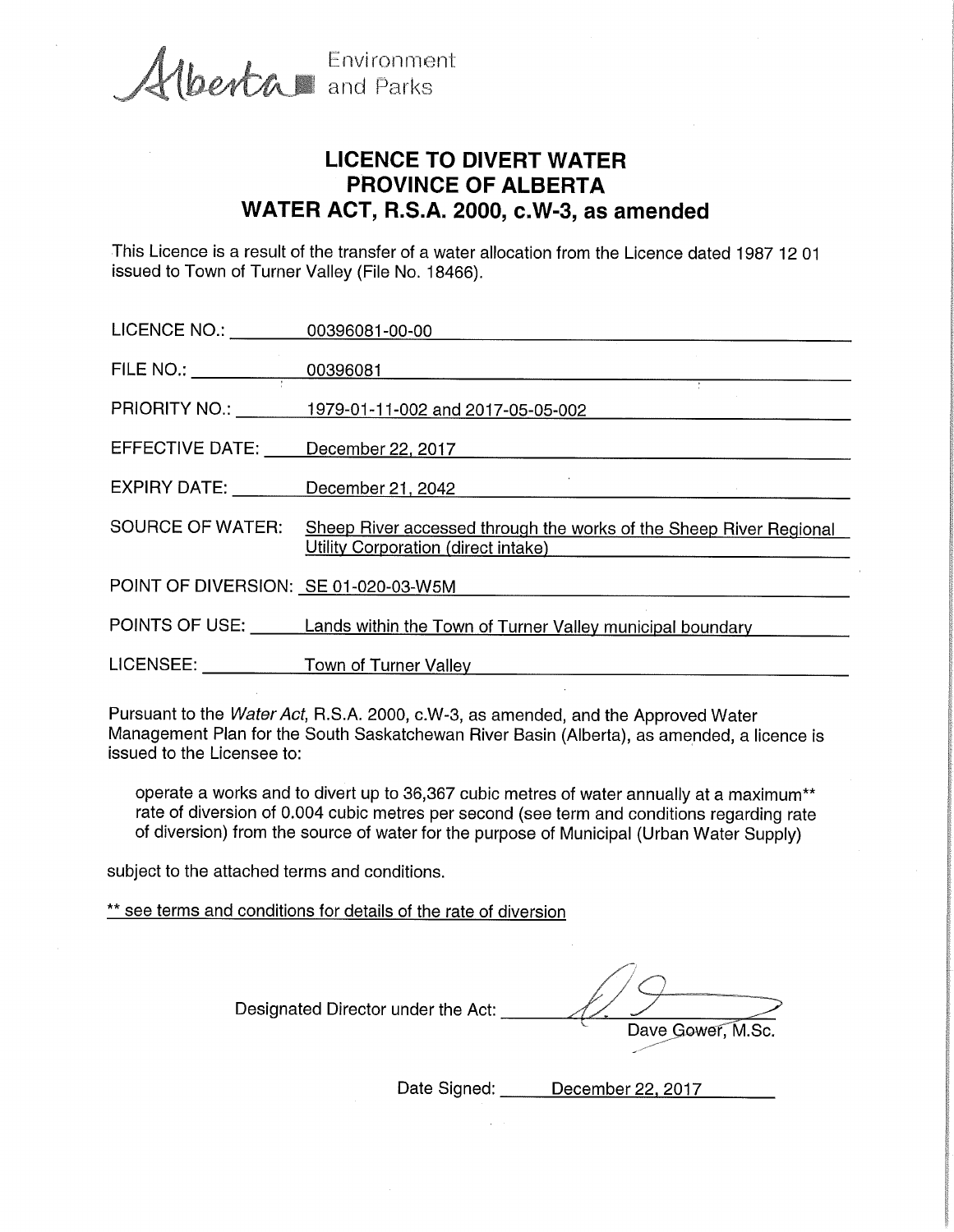## **DEFINITIONS**

- 1.0 All definitions from the Act and the Regulations apply except where expressly defined in this licence.
- 1.1 In all parts of this licence:
	- (a) "Act" means the Water Act, RSA 2000, c. W-3, as amended;
	- (b) "Application" means the written submissions to the Director in respect of Application No. 001-00396081 and any subsequent applications for amendments of Licence No. 00396081-00-00;
	- (c) "Director" means an employee of the Government of Alberta designated as a Director under the Act;
	- (d) "Points of diversion" means the locations where water is diverted from the source of water;
	- (e) "Points of use" means the locations in which the diverted water is used by the Licensee for the licenced purpose;
	- (f) "Regulations" means the regulations, as amended, enacted under the authority of the Act;
	- (g) 'Water Use Reporting System" means the secure internet website provided by Alberta Environment and Parks at http://wurs.alberta.ca for submitting measuring and monitoring results electronically to the Director; and
	- (h) 'Water Use Reporting System User Consent" means the document on the Environment and Parks website at: http://wurs.alberta.ca.

### **GENERAL**

- 2.0 The Licensee shall immediately report to the Director by telephone any contravention of the terms and conditions of this licence at 1-780-422-4505.
- 2.1 The terms and conditions of this licence are severable. If any term or condition of this licence is held invalid, the application of such term or condition to other circumstances and the remainder of this licence shall not be affected thereby.
- 2.2 The Licensee shall not deposit or cause to be deposited any substance in, on or around the source of water that has or may have the potential to adversely affect the source of water.
- 2.3 The licensee shall comply with the terms and conditions of the 'Water Use Reporting System User Consent".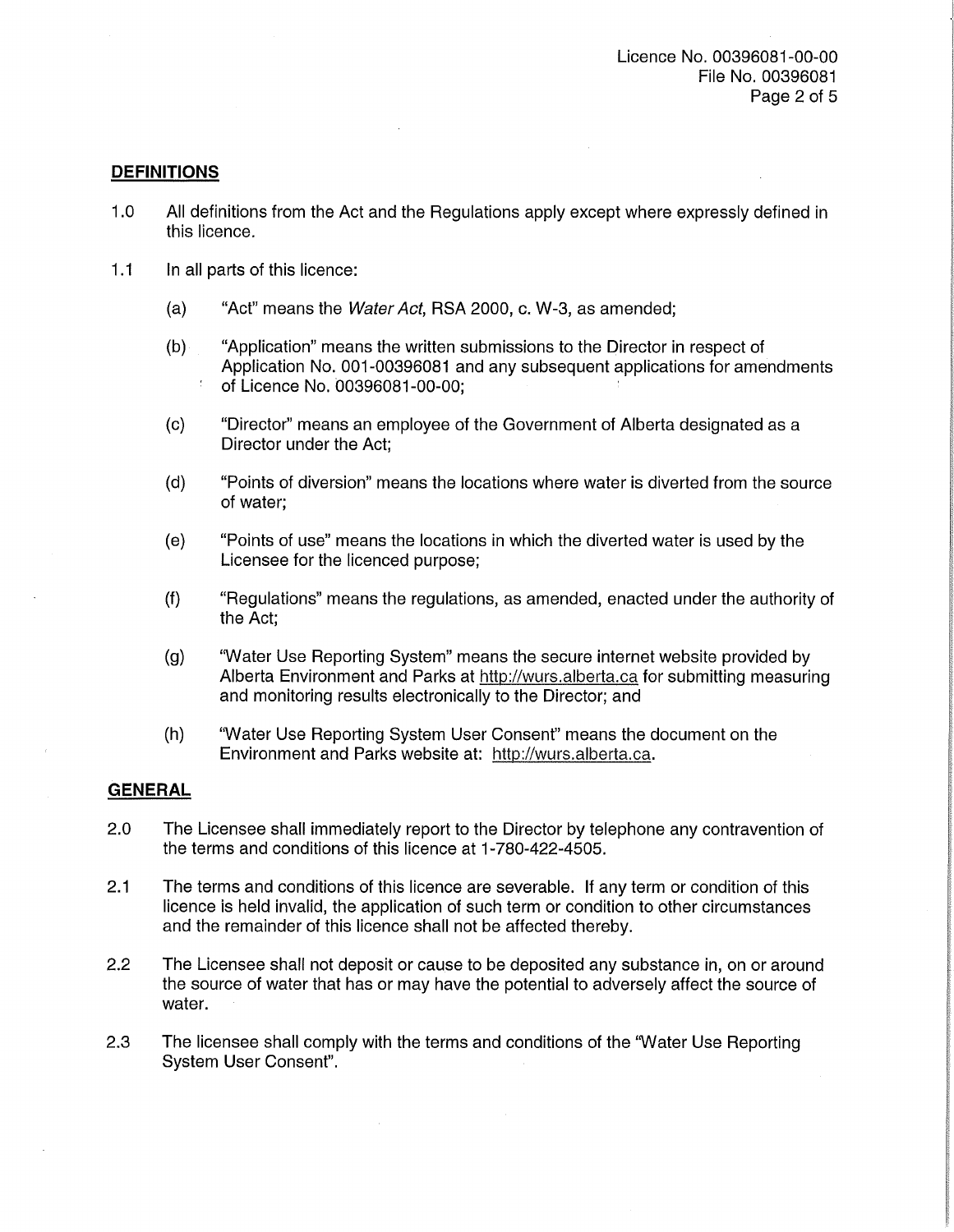### **DIVERSION OF WATER**

- 3.0 This licence is appurtenant to the following undertaking:
	- (a) the diversion works at the actual point of removal from Sheep River at SE 01-020-03-W5M, as referred on Plan No. 00396081-P001;
	- (b) Potable Water Transmission Line as referred to in Plan No. 00396081-P001;
	- (c) Town of Turner Valley Treated Water Reservoir as referred to in Plan No. 00396081-P001; and
	- (d) water distribution network in association with the lands within the Town of Turner Valley municipal water supply within the municipal boundary as referred to in Plan No. 00396081-P002.
- 3.1 The Licensee shall divert water only for the purpose specified in this licence.
- 3.2 The Licensee shall divert water only from the source of water specified in this licence.
- 3.3 The Licensee shall divert water only from the following points of diversion:
	- (a) SE 01-020-03-W5M (direct intake) as referred to in Plan No. 00396081-P001.
- 3.4 The Licensee shall divert the water only to the following points of use:
	- (a) water distribution network in association with the lands within the Town of Turner Valley municipal water supply within the municipal boundary as referred to in Plan No. 00396081-P002.
- 3.5 The works used to divert the water authorized by this licence shall include, at a minimum, all of the following:
	- (a) Sheep River Regional Utility Corporation Direct Intake as referred to in Plan No. 00396081-P001;
	- (b) Sheep River Regional Utility Corporation Stilling Basin as referred to in Plan No. 00396081-P001;
	- (c) Sheep River Regional Utility Corporation Raw Water Reservoir as referred to in Plan No. 00396081-P001;
	- (d) Sheep River Regional Utility Corporation Water Treatment Plant as referred to in Plan No. 00396081-P001;
	- (e) Potable Water Transmission Line as referred to in Plan No. 00396081-P001;
	- (f) Town of Turner Valley Treated Water Reservoir as referred to in Plan No. 00396081-P001; and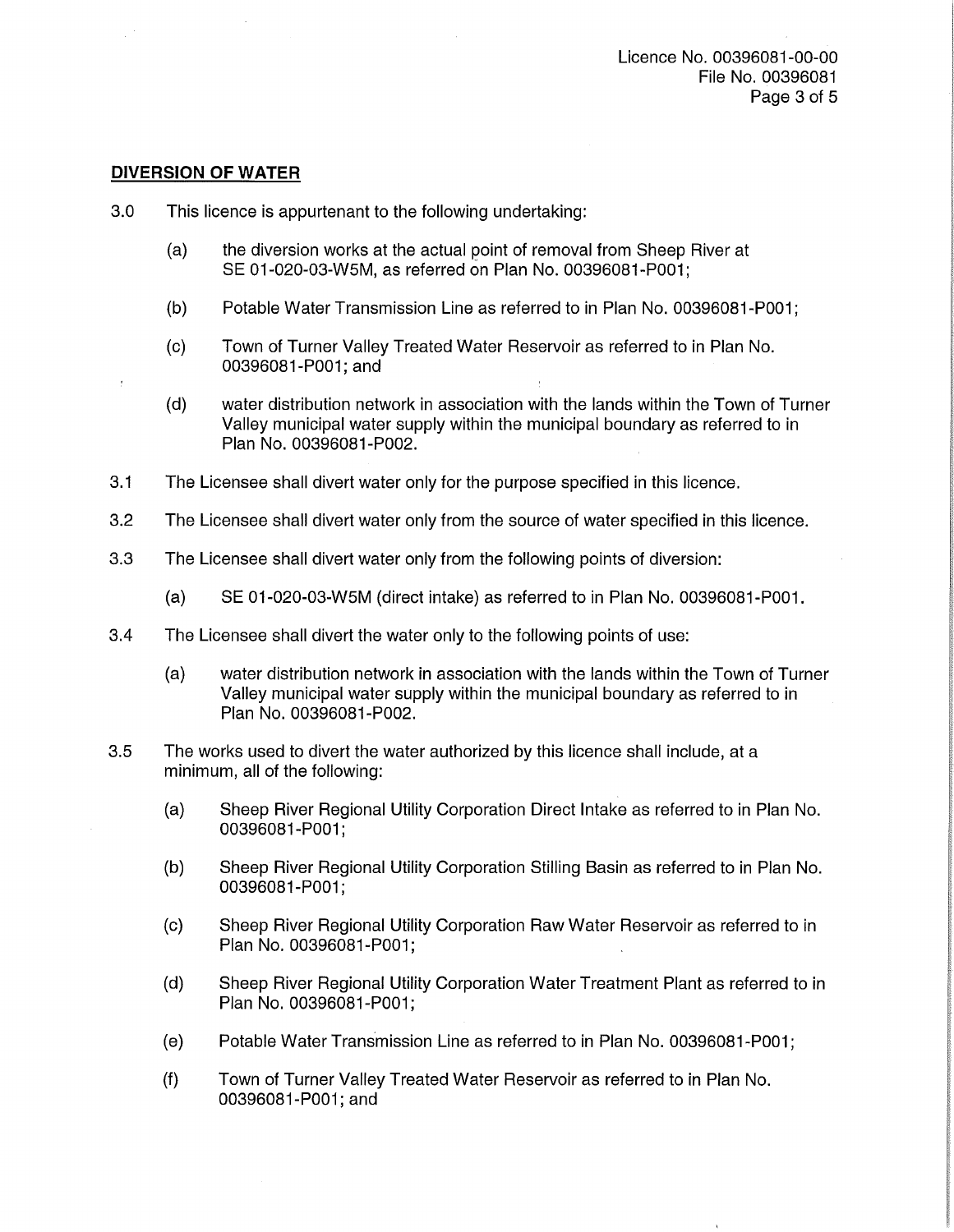- (g) water distribution network in association with the lands within the Town of Turner Valley municipal water supply within the municipal boundary as referred to in Plan No. 00396081-P002.
- 3.6 The Licensee shall not divert more than 36,367 cubic meters of water per calendar year.
- 3.7 Subject to condition 3.8, the Licensee shall not divert water at a rate of diversion greater than 0.004 cubic metres per second.
- 3.8 The maximum rate of diversion may be increased from 0.004 cubic metres per second up to 0.008 cubic metres per second only when
	- (a) The lnstream Objectives for the Sheep River are being met at the point of diversion.
- 3.9 The increase in maximum rate rate of diversion from 0.004 cubic meters per second to 0.008 cubic meters per second will have a priority number of 2017-05-05-002.
- 3.10 The lnstream Objectives are as set out in Schedule 1 for the periods of time specified.
- 3.11 The Director may, upon a minimum of 12 months written notice to the licensee, amend this licence to change the lnstream Objectives, convert an lnstream Objective to a Water Conservation Objective or change such Water Conservation Objective.
- 3.12 Unless otherwise authorized in writing by the Director, the Licensee shall determine the flow in the Sheep River for meeting the lnstream Objective in 3.8 using the Water Survey of Canada Station No. 05BL014 (Sheep River at Black Diamond), when diverting water.

### **MONITORING AND REPORTING**

- 4.0 Unless otherwise authorized in writing by the Director, the Licensee shall:
	- (a) monitor the total number of cubic metres of water diverted;
	- (b) monitor the total number of cubic metres of water returned;
	- (c) record the total number of cubic metres of water diverted; and
	- (d) record the total number of cubic metres of water returned

on a monthly basis.

- 4.1 The Licensee shall record and retain all of the following information for a minimum of five (5) years after being collected:
	- (a) the place, date and time of all measuring and monitoring; and
	- (b) the results obtained pursuant to 4.0; and the name of the individual who conducted the monitoring and measuring.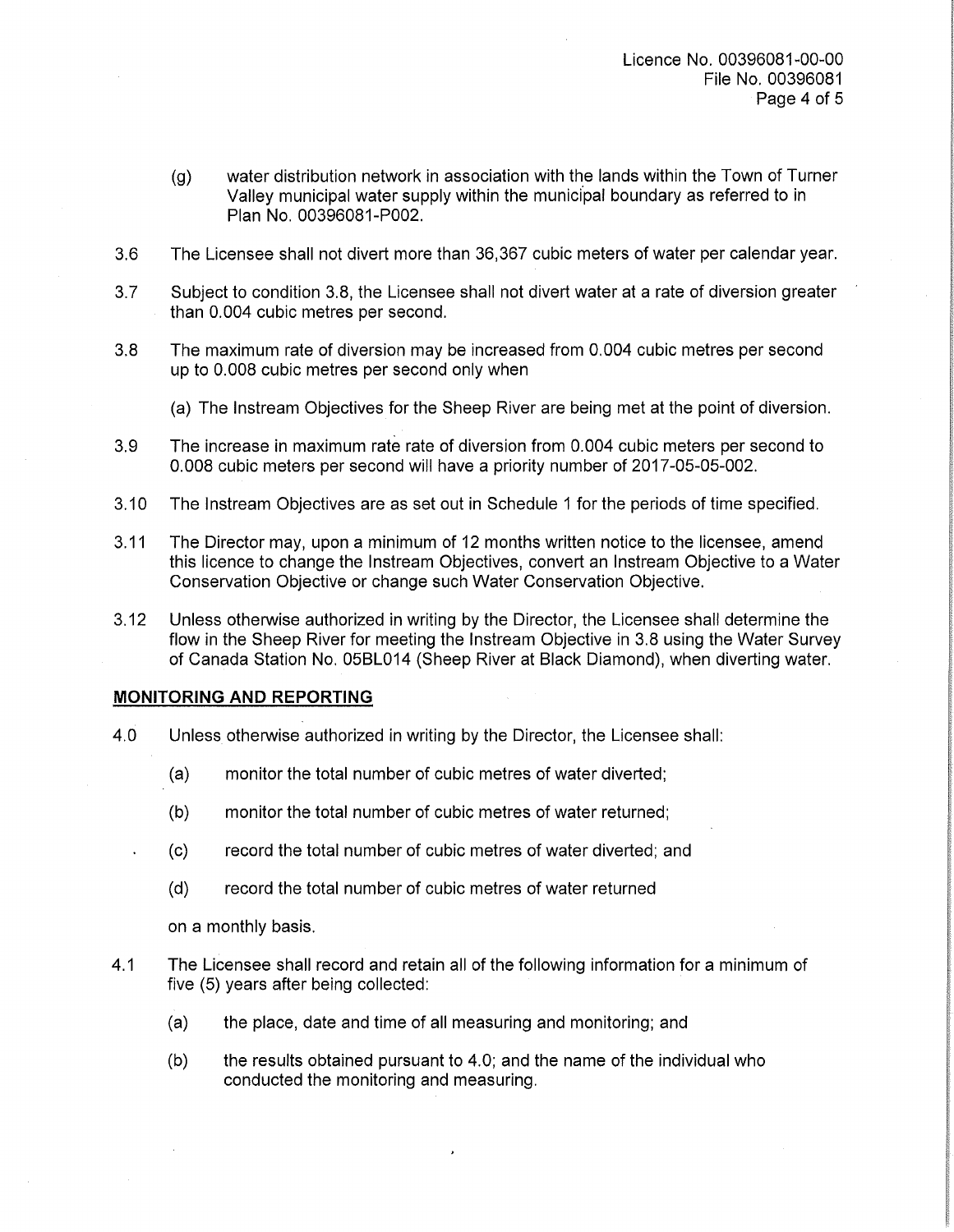- 4.2 The Licensee shall report to the Director the results of the measuring and monitoring required in 4.0 using the 'Water Use Reporting System" and any other information required in writing by the Director.
- 4.3 The Licensee shall submit the report required in 4.2 on or before the end of the month following the month in which the information is based upon was collected.

## **COMPLAINT INVESTIGATION**

- 5.0 The Licensee shall:
	- (a) investigate all written complaints accepted by the Director relating to allegations of surface water and groundwater interference as a result of the diversion of the water or operation of the works; and
	- (b) provide a written report to the Director, within a time specified in writing by the Director, detailing the results of the investigation relating to the complaint accepted by the Director in 5.0(a) including:
		- (i) recommendations to remediate and/or mitigate the impact(s) such as:
			- (A) lowering the intake of the pump to compensate for a drop in water level,
			- (B) providing an alternate water supply; and
		- (ii) any other information required by the Director.
- 5.1 The Licensee shall satisfy the Director that the report submitted pursuant to 5.0(b) has identified remedial and/or mitigative measures relating to the alleged interference.

Date Signed: December 22, 2017

Designated Director under the Aet-Dave Gower, M-Sc.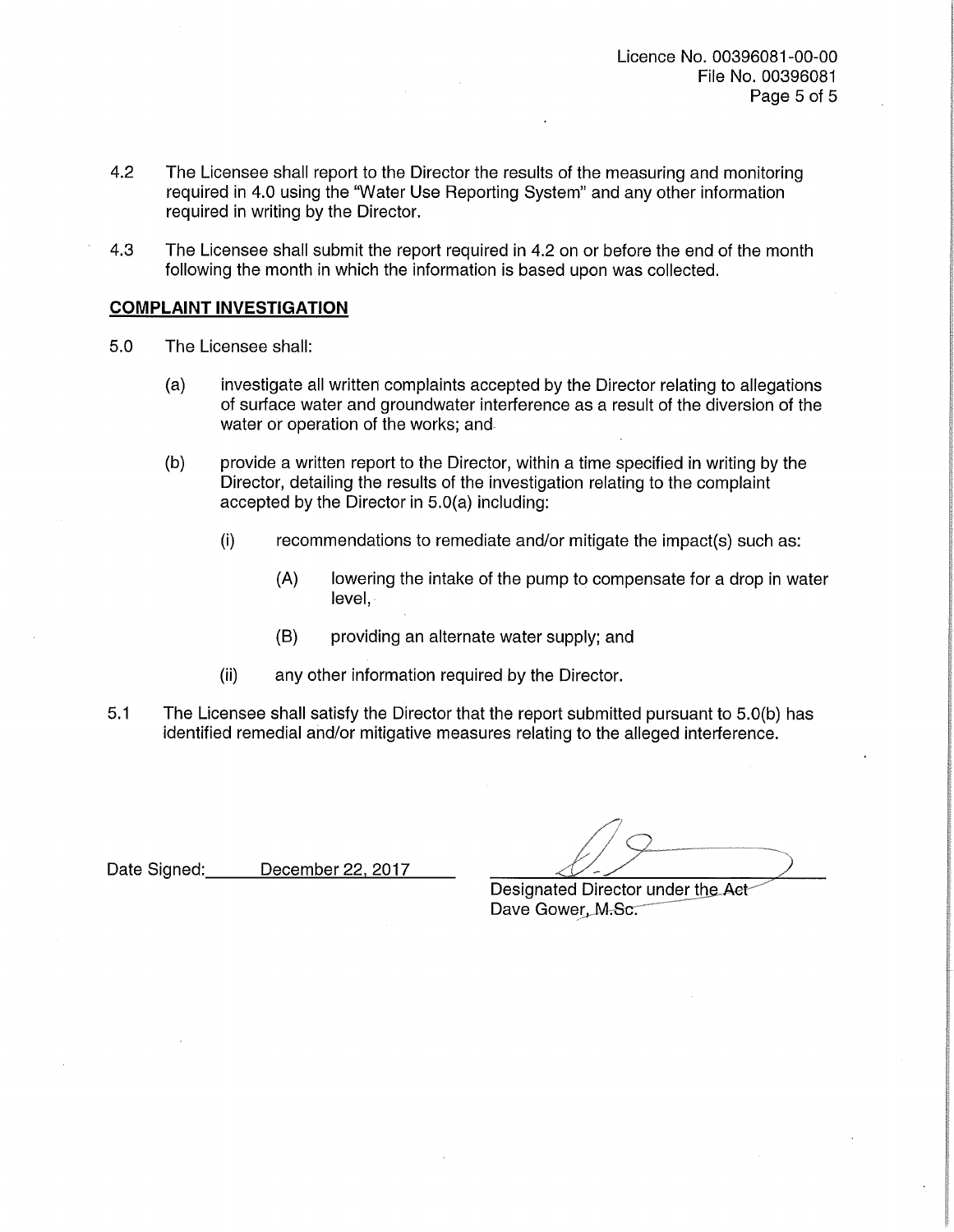## **INSTREAM OBJECTIVES - SHEEP RIVER UPSTREAM OF THREEPOINT CREEK CONFLUENCE**

| Week beginning:                                 | 1-Jan         | 8-Jan          | 15-Jan         | $22 - Jan$     | 29-Jan       | 5-Feb          | $12$ -Feb      | $19$ -Feb      | $26$ -Feb | 5-Mar  | 12-Mar |
|-------------------------------------------------|---------------|----------------|----------------|----------------|--------------|----------------|----------------|----------------|-----------|--------|--------|
| llinstream Objective                            | 1.03          | 0.97           | 0.93           | 0.93           | 0.93         | 0.93           | 0.94           | 1.02           | 1.11      | 1,2    | 1.3    |
| Week beginning:                                 | 19-Mar        | 26-Mar         | 2-Apr          | 9-Apr          | 16-Apr       | 23-Apr         | 30-Apr         | 7-May          | 14-May    | 21-May | 28-May |
| Instream Objective                              | 1.44          | 1.6            | 1.76           | 1.92           | 2.32         | 2.99           | 3.65           | 4.31           | 4.93      | 5.44   | 5.94   |
| llWeek beainnina:                               | 4-Jun         | 11-Jun         | 18-Jun         | $25 - Jun$     | $2 -$ Jul    | 9-Jul          | 16-Jul         | $23 -$ Jul     | 30-Jul    | 6-Aug  | 13-Aug |
| llinstream Objective                            | 6.44          | 6.89           | 6.45           | 5.69           | 4.92         | 4.16           | 3.58           | 3.18           | 2.78      | 2.38   | 2.05   |
| <b>IlWeek beginning:</b>                        | 20-Aug        | 27-Aug         | 3-Sep          | $10-Sep$       | 17-Sep       | 24-Sep         | 1-Oct          | 8-Oct          | $15-Oct$  | 22-Oct | 29-Oct |
| <b>Illnstream Objective</b>                     | 2.01          | 2              | 2              | 2              | 1.99         | 1.99           | 1.99           | 1.99           | 1.96      | 1.86   | 1.77   |
| <b>Il</b> Week beginning:<br>Instream Objective | 5-Nov<br>1.67 | 12-Nov<br>1.57 | 19-Nov<br>1.48 | 26-Nov<br>1.39 | 3-Dec<br>1.3 | 10-Dec<br>1.21 | 17-Dec<br>1.15 | 24-Dec<br>1.09 |           |        |        |

Weekly Tennant/Tessman Mininum Flows (Units: cubic metres per second) **SCHEDULE 1 SCHEDULE 1** 

 $\sim$   $\sim$ 

For monitoring purposes, flows in the Sheep River upstream of the Threepoint Creek confluence are defined as:

**Flows at WSC Station 05BL014** (Sheep River at Black Diamond)

 $\lambda$ 

 $\epsilon$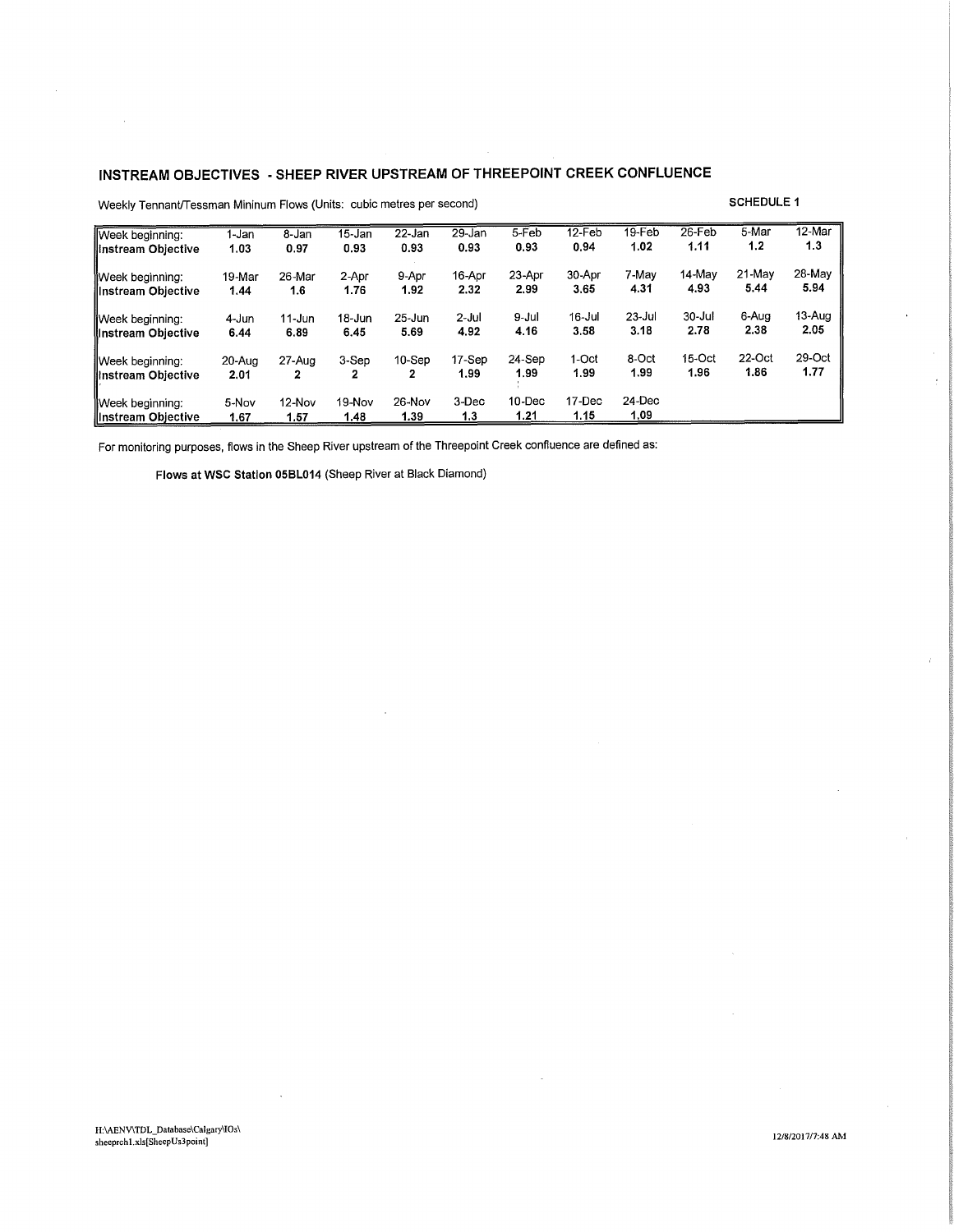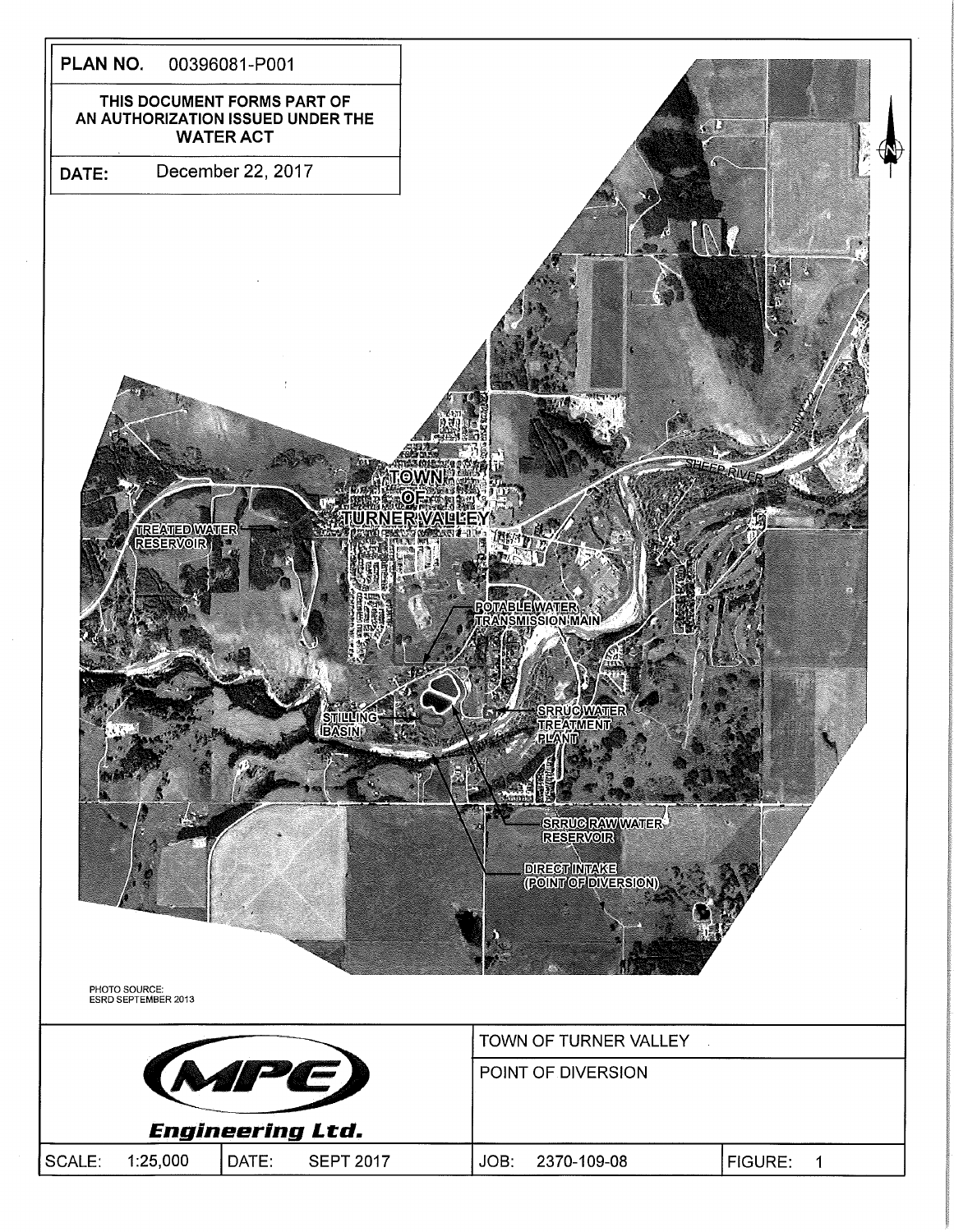